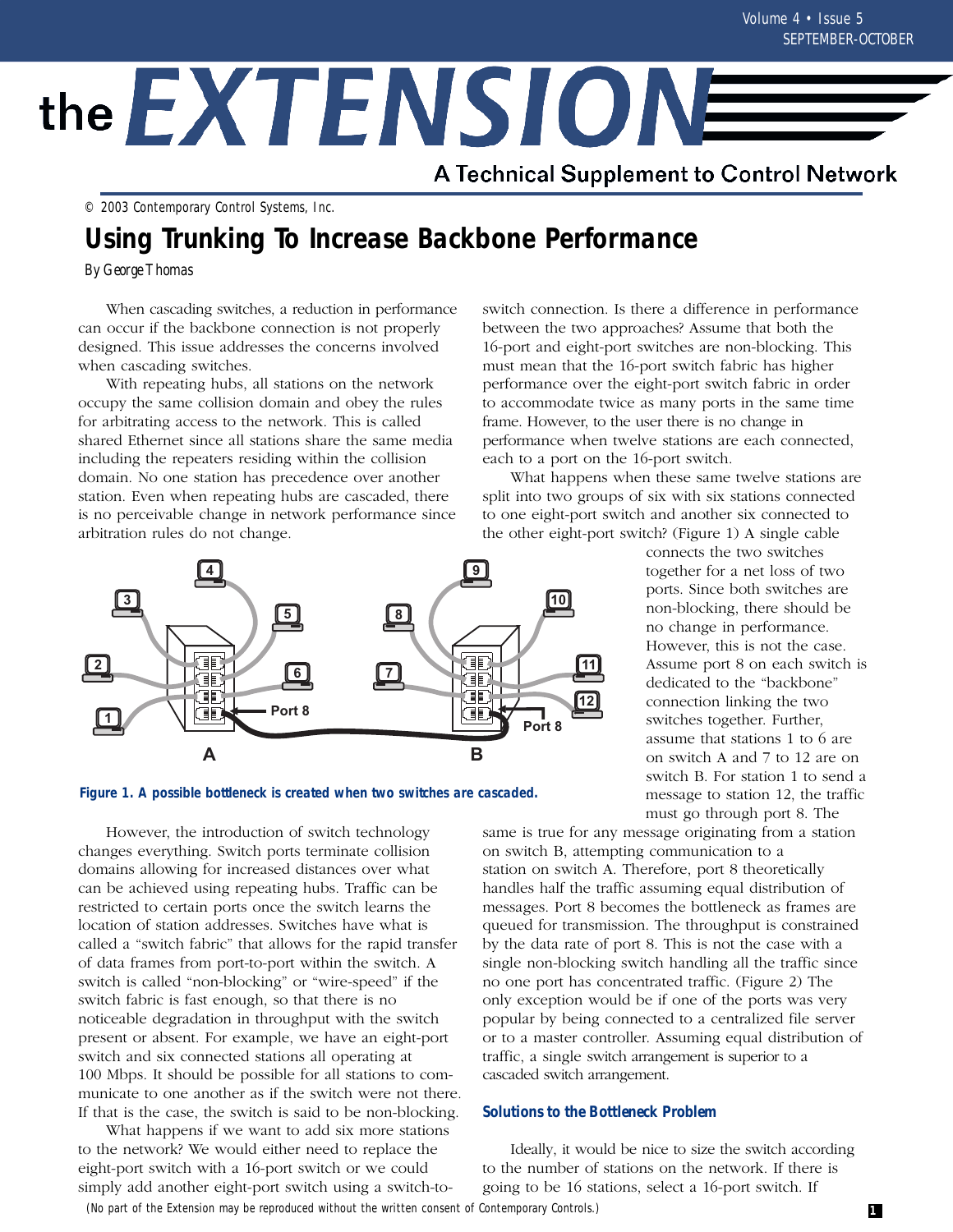

**Figure 2. Wire-speed can be achieved if all stations are connected to a single switch.**

there are going to be 20 stations, select a 24-port switch. Of course, there are limits to this approach. A network requiring 28-stations would require a less popular 32-port switch. Even if one is found, there are other issues. A single switch operating at 10, 100 or 1000 Mbps with twisted-pair ports, can only have segment lengths of 100 m each. This means that the network diameter is only 200 m. This distance limitation might be a constraint to the application. Fiber optics would help greatly in increasing network diameter; however, there may only be a limited number of fiber optic ports available on one switch.

The second approach is to have a higher-speed backbone port to directly address the port bottleneck issue. This port would have ten-times the data rate of the other ports dedicated for stations. However, to be fully effective, two backbone ports would be required on each switch. Two ports allow for the daisy-chain connection of more than two switches. One backbone port is fine for end of line applications, but two backbone ports are needed for mid-span applications. (Figure 3) The question then comes up: Is it better to standardize on a single two-port model or allow for two models—one-port for end of line and a two-port for mid-span? The cost of the two-port model must be weighed against the flexibility of having one model to fit all applications.

If all the stations were 10 Mbps devices, it would make sense to have 100 Mbps backbone ports. However, many of the devices today are capable of 100 Mbps operation and switch ports usually handle 10/100 Mbps selection through the autonegotiation protocol. Even if a device connects at 100 Mbps, it does not mean it will be swamping the switch with traffic. The traffic from the device may be in spurts which would not burden the backbone ports. Therefore, the backbone ports could also be 100 Mbps. However, to ensure the greatest throughput, the station ports should be 100 Mbps and the backbone ports should be 1000 Mbps. This could be an expensive overkill in some applications. Because 1000 Mbps operation brings with it its own set of issues. The interface is complex, less

robust and distance limited and for most control applications unnecessary.

There is still another approach to this problem and it is called link aggregation. With link aggregation there is a compromise between requiring a 10-times performance improvement in backbone port-speed versus port-usage. Plus, there are added benefits as we will see later.

## **Link Aggregation**

The IEEE 802.3ad standard calls it Link Aggregation, but it is simpler to call the concept Trunking. We will use the words interchangeably. If one channel has the capability of sending data at 100 Mbps, why not add another channel to achieve 200 Mbps? If two channels can achieve 200 Mbps collectively, why not add two more channels to achieve 400 Mbps? This is the argument behind link aggregation or trunking. Standard ports on a switch would be configured as a trunk group in order to send data to a distant switch, also configured with a trunk group over a parallel path. The concept of sending data in parallel is not new and is the basis for the 1000BASE-T physical layer. With Gigabit Ethernet, symbols representing a data byte, are sent over four twisted-pairs in order to increase throughput without a significant increase in baud rate



which would therefore limit segment length. The four pairs represent a parallel path, although to the user it appears that only one twistedpair cable is being used. With trunking, there is no change in the physical layer interface. The ports used for trunking are no different, physically, from any other port on the



switch. A separate cable is used for each trunk segment. Complete frames are alternately sent down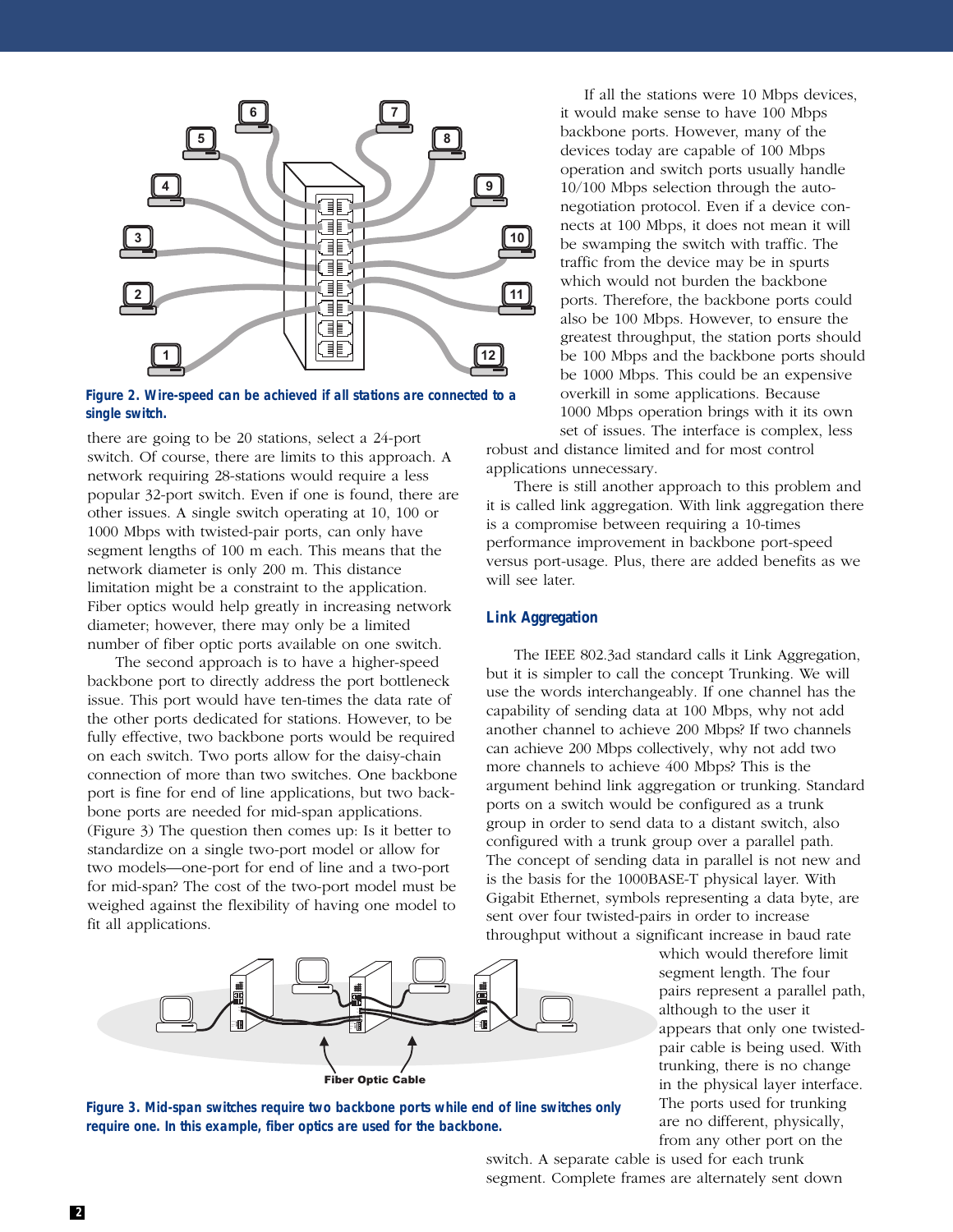each trunk segment and recombined at the other end. In the case of a 100 Mbps switch, the trunk ports are also 100 Mbps. It must be remembered that the switch used must have the capability for supporting trunking. A regular switch will not work. In fact, establishing a parallel path using standard switches will disrupt the network.

Assume two or more ports are assigned to a trunk group within a switch and the same is done to a second switch. The trunk group will act as one high performance port by sending frames to ports in the trunk group which are available. This usually results in frame transmissions being alternated between the ports within a group. This increases throughput since multiple channels are available for transmitting. On the receiving side, the frames received by the trunk group are treated as if they came from one port.

#### **Advantages of Trunking**

Trunking provides an incremental increase in backbone performance by simply assigning more ports to the trunk group. The alternative is to use one backbone port with a data rate that is ten-times faster than the station ports. That is a significant increase in

performance that may not be needed. A two-times increase in speed may be all that is required which can be accomplished by simply assigning two 100 Mbps ports to a trunk group. If another increment in speed is desired, another port can be added to a trunk group. Therefore, backbone speed can be adjusted by the simple addition or removal of

ports within a trunk group.

The other advantage is distance. By using regular ports for trunking, there are no changes to the cabling rules. Although a 100BASE-TX has the same 100 m segment length restrictions as a 1000BASE-T port, that is not the case for fiber optics. Both single-mode and multimode fiber optic maximum segment lengths are much less at Gigabit speed than they are at 100 Mbps.

While single-mode segment lengths of 15 km and greater are quite easy to achieve at 100 Mbps, lengths of only 5 km are possible at Gigabit speed. Segment length for multimode fiber is restricted to only 550 m at Gigabit speed using either longwave or shortwave devices. At 100 Mbps, 2 km can be achieved using longwave devices. Therefore, there is an advantage to using trunking when long distances are involved.

One might say that the cost of a trunk would exceed the cost of a single high-speed connection. Granted, more fiber pairs are required for a trunk, but fiber is generally pulled in bundles to ensure that spare fibers are available. The cost of pulling a fiber cable, regardless of the number of fibers in the bundle, will probably outweigh the cost of the fiber cable used.

There is another advantage to trunking and it is in regard to availability. With a trunk group, transmissions are sent to the first available port within the trunk group. What happens if the cable to one of those ports is defective? With many switches, the port that is no longer available is ignored and therefore bypassed. Traffic will be diverted to the remaining ports within the trunk group. Granted, throughput will be reduced but the network remains functional. With a single highspeed backbone, a lost of the single cable will sever the system.

I like to use the following analogy when discussing availability. Lake Michigan, which Chicago skirts, is a very large lake which many power boaters like to challenge. What is best to have—a boat with a single 150 HP inboard motor or a boat with two, 75 HP outboard motors. The inboard model is nice and sleek, but the outboard model may be more practical. A motor failure on the inboard leaves you "dead in the water;" however, a single motor failure on the dualoutboard model will still get you back to shore with reasonable swiftness. The availability of a second motor ensures continuing operation similar to the additional ports within a trunk group.



**Figure 4. Trunking consumes ports especially in mid-span positions.**

#### **Disadvantages of Trunking**

The first disadvantage of trunking is that trunk ports must first be configured. This means that the switch cannot be a simple plug-and-play switch. Either a configurable or managed switch must be used with a trunking option. This is not the case with having high-speed backbone ports. With high-speed backbone ports, it is possible to simply have a plug-and-play switch.

The other disadvantage is loss of ports. With a high-speed backbone port, only one port is lost for this function. If it is a mid-span device, two ports are lost. (Figure 4) With trunking, a minimum of two ports are lost for backbone use and with mid-span devices, four ports are lost. If the trunk group is larger than two ports, even more ports are lost. Lost ports mean fewer ports are available on the switch for actual stations.

Take the example of an eight-port switch. If two ports are dedicated for trunking, only six ports are available for stations. If this same switch is located in a mid-span position with other switches connected to its left and right, four-ports would be dedicated